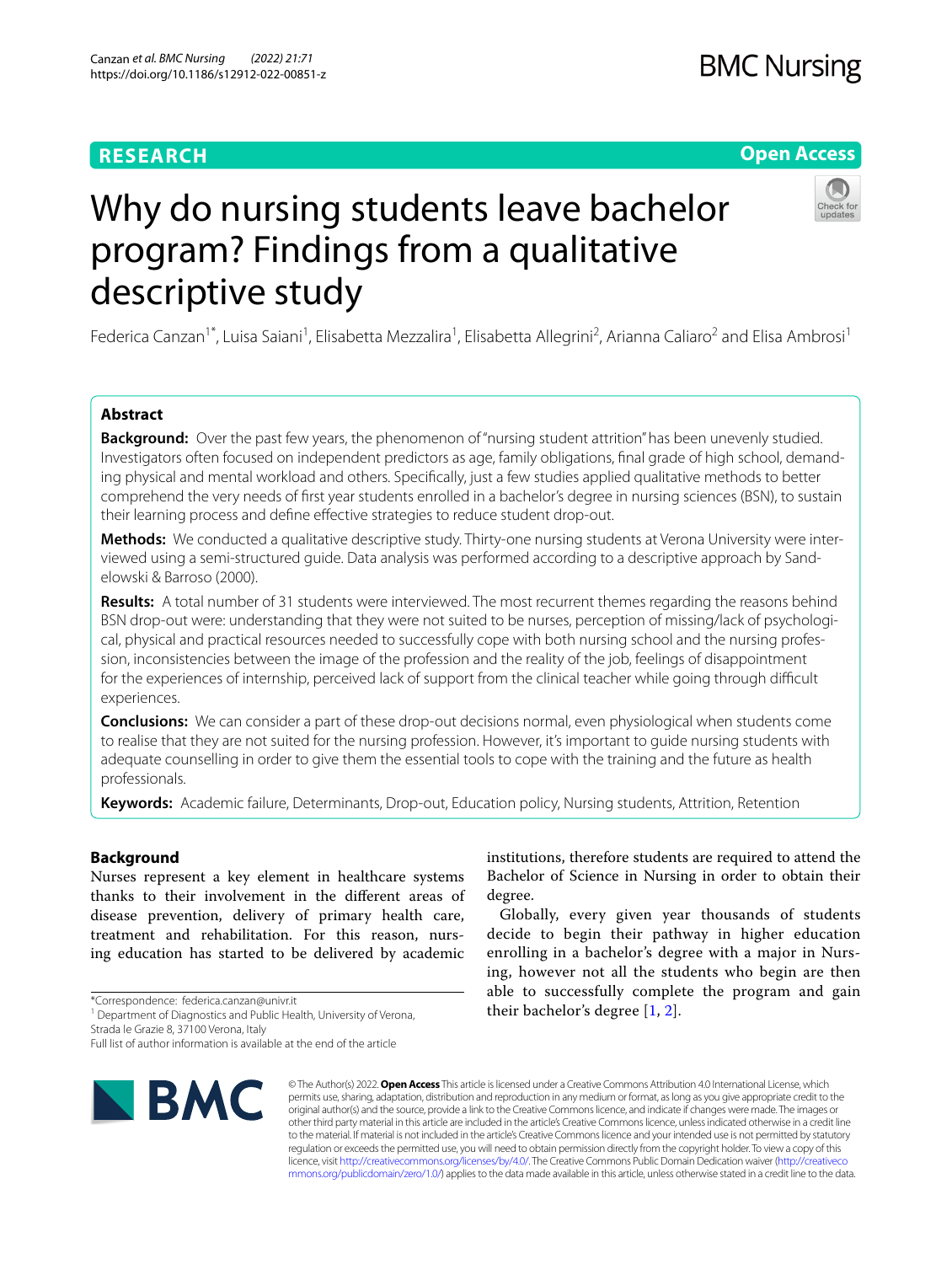Many authors have highlighted the global shortage of healthcare professionals  $[1, 3, 4]$  $[1, 3, 4]$  $[1, 3, 4]$  $[1, 3, 4]$  $[1, 3, 4]$  $[1, 3, 4]$ , specifically the World Health Organization has foreseen a shortage of 18 million healthcare professionals by 2030, whereby half of the need are nurses [\[5](#page-8-4)]. Such global shortage is the result of the increasing demand for population health services, due mainly to two phenomena: the increasing number of people living with chronic conditions and ageing population, coupled with a shrinking workforce, with more nurses retiring from the profession and others leaving the workforce as result of challenging work environments [\[5](#page-8-4)[–7](#page-8-5)].

Therefore, it becomes of the utmost importance to understand in a more focused way the main reasons behind the dropout phenomenon in nursing students, in order to be able to favour student retention and prevent further depletion afecting the health force. For this reason, the international literature has recently started to focus the attention on the prevalence of the phenomenon of attrition in nursing students and some eforts have been made to defne risk factors in relation to attrition as well as potential preventive strategies [\[8](#page-9-0)].

University attrition constitutes a challenge under many diferent aspects: 1) the economic burden sufered by families due to the fact that their investment won't translate into a valuable qualifcation [\[9](#page-9-1)]; 2) the capital invested in drop-out students, and therefore lost, by universities  $[10]$  $[10]$ ; 3) the social costs related to the failed retention of health professionals which won't access the market [[11,](#page-9-3) [12](#page-9-4)], translating in a general decrease of growth and innovation for the country as well as a potential decrease of the quality of care provided by the healthcare system due to the shortage of professionals.

The matter of university attrition constitutes a relevant topic for Italian nursing faculties. The European Union (EU) in 2015 published a report [\[13\]](#page-9-5) highlighting a 33% attrition rate of Italian students attending the Bachelor of Science in Nursing, whereas in 2013, the Italian National Agency for the Evaluation of Universities and Research Institutes had reported an even higher 38,7% drop out rate. As regarding the data of single institutions, Palese [[14\]](#page-9-6) in 2009 reported a retention failure of 19–20%, while Dante highlighted a 35–37% in 2011 [[15](#page-9-7)].

The wide variability in drop-out rates found by researchers in Italy is refected also internationally. In England, for example, the drop-out range varies from 25 to 40% depending on the study  $[16]$  $[16]$ . Canada, United States and Australia present variations in drop-out going from 10 to 50%  $[4, 17]$  $[4, 17]$  $[4, 17]$  $[4, 17]$ . The reason behind such different numbers can be found in the lack of consensus regarding the defnition of "attrition" or "drop-out". It would be crucial to clearly defne the phenomenon in order to have more reliable data. A shared defnition would enable researchers to establish what percentage of student dropout may be generally expected and what threshold may instead constitute the refection of an internal issue of the single academic centre. The determinants of attrition among nursing students are many and complex to assess and the diverse connotations that the term "drop-out" often assume at the international level make comparisons between the Italian academic context and other international contexts challenging.

In 2015, the European Commission's Directorate General for Education and Culture proposed "to increase the number of graduates from tertiary education to at least 40% of 30- 34 year old by 2020" in order to lower the drop-out rate of universities. Although Europe as a whole has achieved this objective, Italian universities haven't been able yet to meet this target [\[18](#page-9-10)].

Moreover, the matters of university retention and attrition have been known and debated by the academic literature since the '60s [\[17](#page-9-9)], but the study of these dynamics has been fragmentary and uneven. Most of the recent studies focused on single predicting factors of attrition such as age, family obligations, high school proficiency, demanding physical and mental workload and others. Other authors investigated retention, which represents the other side of the same coin, although not always capable to inform researchers regarding the reasons for drop-out. Furthermore, very few studies have used qualitative methods with a wide range of participants, which would allow a deeper comprehension of the phenomenon from the students' perspective.

Palese defned in 2009 two main reasons of attrition for nursing students. The first can be considered "physiological", because it refers to the natural phenomenon of "awakening": students which start their academic pathway and along the way come to realise that they are not suited for the nursing profession  $[14]$  $[14]$ . This consciousness, which leads some students to drop out from their BSN, is not only positive, but also desirable, because it is the best way to train future professionals highly committed to their profession [\[19](#page-9-11)]. However, there is also a "pathological" reason leading students to drop out from nursing school and it refers to those students who are instead suited for the profession but decide to not continue in their nursing program for other reasons. Examples of these reasons may be related to the student's scarce profciency or to other personal issues such a family obligations or difficult conciliation with work schedules  $[14]$  $[14]$ . This decision translates into the loss of valuable professionals for the healthcare system, therefore it's important to defne which abandonments should be avoided and how to prevent them from happening.

Quantitative research is efective in highlighting drop-out rates, it is however not suited to thoroughly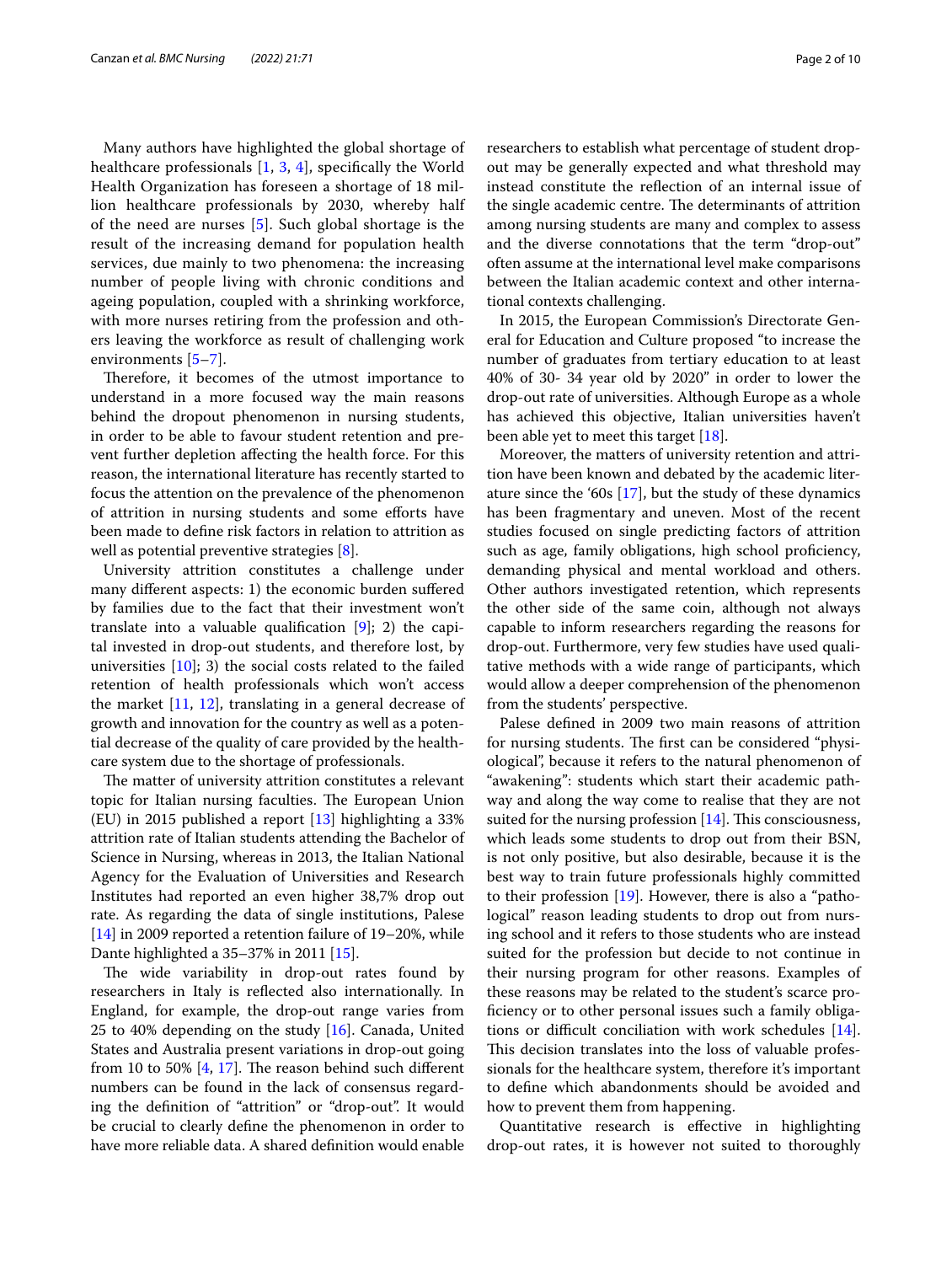investigate the causes behind nursing students' attrition. Therefore, we decided to conduct a qualitative study in order to explore the motivations behind drop-out, listening to the direct experiences of the nursing students.

#### **Aim**

The primary aim of this study is to investigate the reasons behind nursing students' attrition at the University of Verona. The research question, which guided the study was: what are the reasons behind the nursing student's attrition phenomenon?

### **Methods**

#### **Design**

A qualitative descriptive study was conducted.

#### **Setting**

The study took place at the faculty of Nursing of Verona University, which offers a three-year bachelor's degree in Nursing (160 ECTS, including 60 ECTS of clinical training). During the frst year, students have courses in anatomy, physiology, chemistry, biology, public health and fundamentals of nursing practice. During the second and the third year of the program, the courses are more focused on gaining clinical and pharmacological knowledge with respect to the main clinical conditions and care management in the areas of medical and surgical practice, evidence-based practice, ethics, and organizational administration. During the 3 years, students have to complete eight clinical placement experiences (fve to 6 weeks for each experience) with two in the frst year and three in the second and third years, respectively. These experiences include hospital-based clinicals (medical, surgical, geriatric and intensive care units), home care, community services, and an experience in a Skilled Nursing Facility. During their clinical placements, students are supported by diferent tutor roles, including academic clinical teachers and preceptors working in the clinical settings.

#### **Sample**

Convenience sampling was adopted. All the students which were initially enrolled in their frst year of BSN in 2018/2019 and decided to drop-out from their undergraduate degree were asked to participate to the study. Students who presented formal request of withdrawal from the course, and those who did not formally abandon the program but stopped to attend mandatory clinical activities, were considered as they were dropping out from the BSN. As qualitative method driven the study a sample size determination was not a prior defned, instead a relies on the richness of data collected until data saturation [\[20](#page-9-12)], were considered.

#### **Data collection**

Students were contacted by e-mail in order to investigate their willingness to participate to the study.

Students who replied with a positive answer were contacted to set up a face to face semi-structured interview, performed by a trained investigator and recorded with the aid of a digital audio recorder.

The interview guide consisted of 7 open-questions: "When did you leave the program?"; "What is your main reason for leaving the program?"; "Are there any other reasons that led you to leave the program?"; "Did you expect something diferent from the program or from your internship/placement?"; "Did you like the nursing profession?"; "Is there something that maybe would have helped you to remain in the program?"

Every question was open to let the interviewed person talk about his/her experience as he/she deemed appropriate. At the end of the interview all students were asked to provide some demographic data such as: age, gender, place of residence, admission test score and drop out date/period. To ensure a high degree of consistency, all interviews were conducted by the same researcher.

#### **Data analysis**

The same researcher (AC) firstly listened to the recorded interviews several times and then transcribed them verbatim after each meeting. Data were subsequently analysed using a descriptive qualitative approach [[21](#page-9-13)].

Each interview was carefully and repeatedly read in order to obtain a general sense of the content. Two members of the team independently identifed and marked the most signifcant words and phrases (units of meaning), using an open coding approach and;

reducing each signifcant element to a descriptive label (code. After this phase, the team all together grouped the codes emerged into categories according to their similarities. As last step

through the examination of each category, its meaning and how often it occurred in the data, homogeneous categories were merged to form five themes The transcripts were anonymised and representative quotations from the transcribed text were used to support fndings.

#### **Rigour and trustworthiness**

The rigour and the trustworthiness of the study was pursued using different strategies. The PI, a registered nurse, collected all data; she had not previously met the participants and she took notes regarding personal feelings, biases and insights immediately after each interviewThe principle of saturation was applied within convenience sampling to achieve the sample sizes of 31 research interview participants. The analyses of all data were done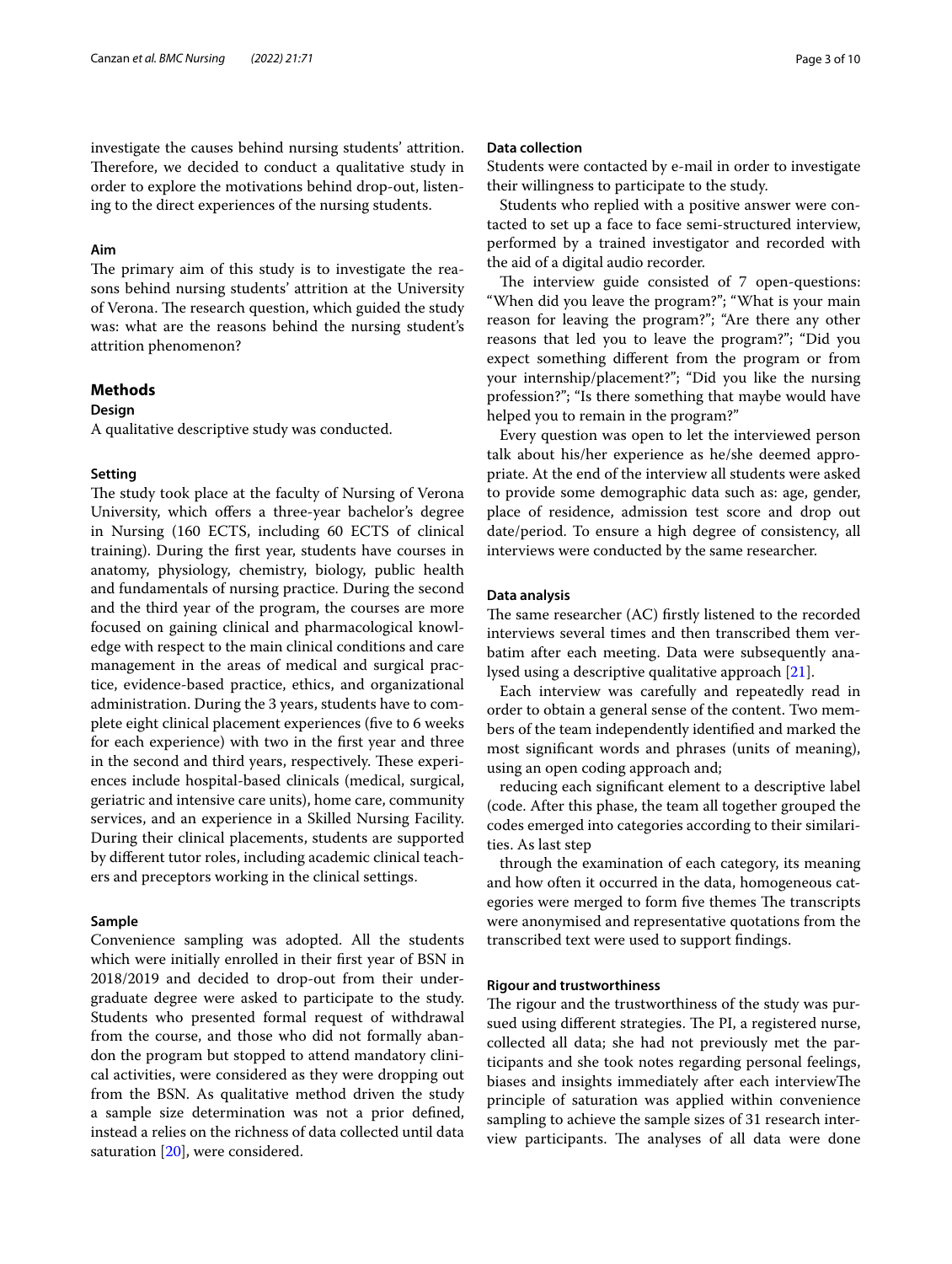independently by two researchers (AC and FC), both nurse educators with previous experience in qualitative research. Disagreements were resolved by discussion. The participant's own words within each of the marked units of meaning were analysed to grasp the meaning for each participant. Simultaneous to this, the researchers practiced self-refexivity via their own research journals to name, analyse and reduce bias. The reflexive journals allowed the researchers to become aware of their own preconceptions and their theoretical and ideological assumptions to minimize the infuence of preconceived perspectives. Moreover, the journal was used by each researcher to record also methodological notes, providing a detailed description of the research methods anddocumenting all the steps and critical points in the research trajectory [[21,](#page-9-13) [22](#page-9-14)]. To maximize data accuracy, member checks were carried out with all participants after all the interviews, and participants' words were used to support categories' description.

#### **Results**

#### **Sample characteristics**

On a total of 274 frst-year undergraduate nursing students at the University of Verona attending the academic year 2018/2019, 42 students decided to drop-out from the bachelor's degree in nursing. Out of the 31 students which decided to drop-out, 5 males and 26 females accepted to be interviewed. The mean age of the interviewed students was 21years old (range 19–26years old), the same as the average of the students who decided to continue the undergraduate nursing program. Among the students who decided to leave the BSN of the University of Verona, 12 of them did not have official residence in Verona's County. Among these 31 students, 1 student decided to withdraw from the program right after enrolment, before the official beginning of the academic activities. Five other students left the program because they had become eligible to attend another faculty, which was the one they preferred. Other 12 students left during the frst semester of theory lessons, 15 students left during clinical training, 3 students after the frst days of clinical placement, 8 at the end of their frst clinical placement while the last two at the end of their second clinical placement. The process of analysing interviews resulted in fve themes, which are synthesized in Table [1](#page-4-0) and described in the following paragraphs.

#### **Understanding of not being suited to be a nurse**

One of the reasons pushing students to drop-out from the nursing undergraduate is the realisation of not being suited to be a nurse. Some students begin to question their decision during the frst semester of theory, however the turning point for the decision of leaving the BSN is more often represented by the simulation labs and, especially, by the frst clinical placement: *"Initially I liked it a lot, I was really invested and convinced that nursing was going to be my future career, but then I realised that it was not for me, I didn't feel suited for this job. I do not know why, but I did not feel in the right place. I understood that I was not in the right place also because of thsimulation labs. I realised that, thinking about the training experience of the day, in the evening I was not satisfed about how I was living the training experience, not because of the training itself but because of my perception of it."*

During this frst placement students can in fact be "socialized to the job". They can start to discover the professional identity of the nurse, the related sphere of action and therefore begin to understand if it may be the right pathway for them. Indeed, students tend to drop out when they begin to experience real contact with clinical situations involving real patients and their sufering, as this student pointed out. *"I understood that nursing wasn't the right career pathway for me. I realised that in this profession there is a lot of contact with the patients and at the beginning I didn't know this, so I realised that I didn't feel suited for this."*

Moreover, students reported to feel inadequate in performing caring actions, which involving situations of intimacy, such as bahing and personal hygiene.

*"I think that [being a nurse] it's a good thing but you have to be suited for it. I don't feel comfortable in helping others with their personal hygiene, I'm not able to cope with this kind of situation."*

Some students declare that they decided to start their bachelor's in nursing because they did not successfully pass the entrance test for the school of medicine, but their desire to become a physician remained their priority and pushed them to leave the BSN, as reported by this student:

"Then [when I started to attend the BSN] I saw *that my desire to attend medicine was still strong. I would have seen myself more as a doctor rather than a nurse, I will become a doctor, this is my plan A, it has been my dream since I was a child."*

# **Perception of lacking the psychological, physical and practical resources needed to successfully cope with both nursing school and the nursing profession**

Human beings must constantly learn to develop new skills to tackle the challenges brought by daily life. These skills may be innate characteristics of the individual or they may be built in response to stimuli and stressful situations. Sometimes students realise that they lack the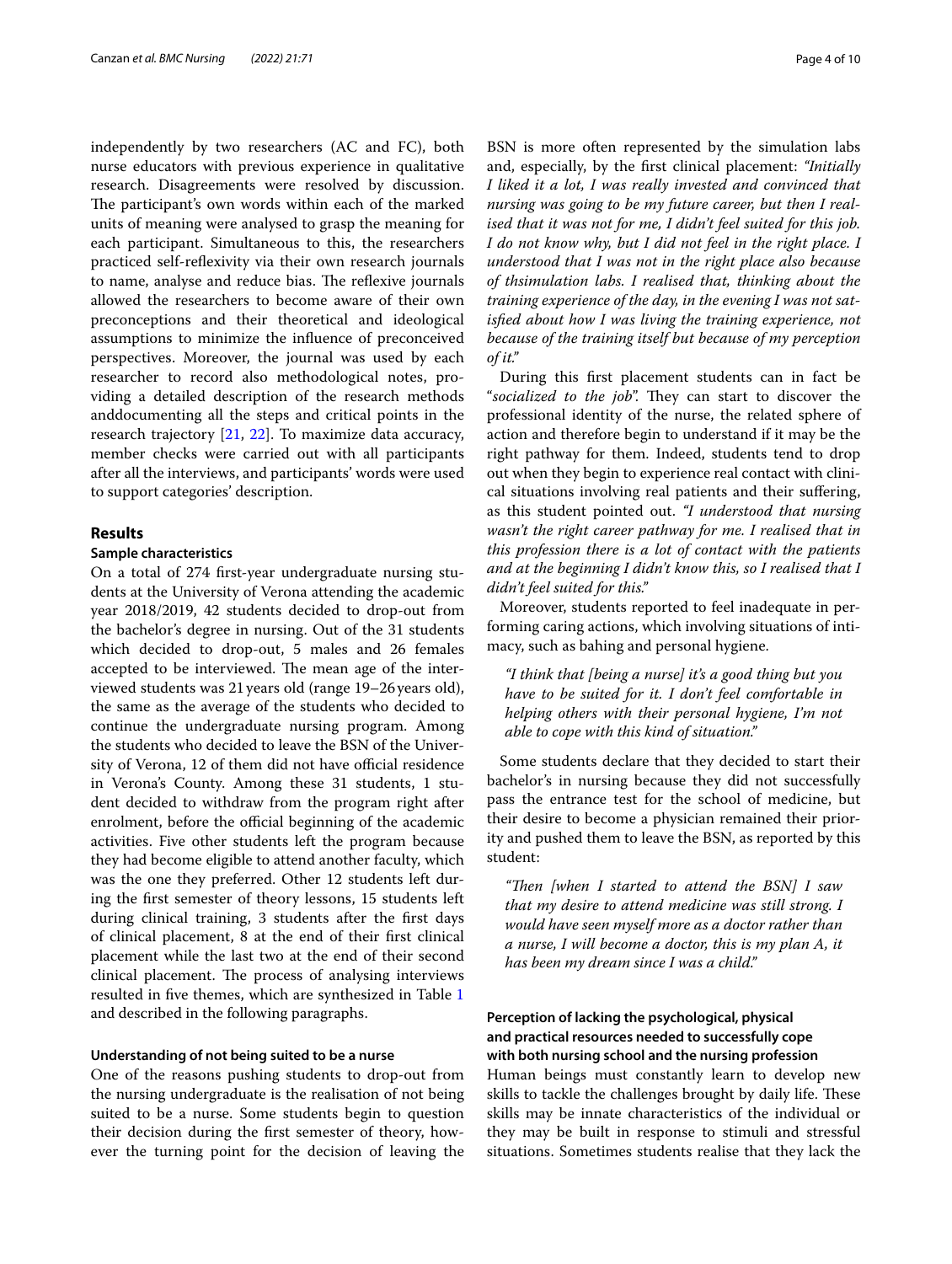<span id="page-4-0"></span>**Table 1** Motivations concurring to the final decision to drop-out from the BSN (from the most to the least reported by students)

| <b>Themes</b>                                                                                                                                                    | <b>Categories</b>                                                                                 |
|------------------------------------------------------------------------------------------------------------------------------------------------------------------|---------------------------------------------------------------------------------------------------|
| Understanding of not being suited to be a nurse                                                                                                                  | Feeling inadequate for the nursing profession                                                     |
|                                                                                                                                                                  | Having the desire to try another profession                                                       |
| Perception of lacking the psychological, physical, and practical resources<br>needed to successfully cope with both nursing school and the nursing<br>profession | Being unable to manage emotions                                                                   |
|                                                                                                                                                                  | To struggle with academic demands                                                                 |
|                                                                                                                                                                  | Organization skills                                                                               |
|                                                                                                                                                                  | Commitment (self-awareness)                                                                       |
|                                                                                                                                                                  | Not Effectively cope with stress                                                                  |
|                                                                                                                                                                  | Concerns due to personal/family circumstances                                                     |
|                                                                                                                                                                  | To be suffering financial problems                                                                |
|                                                                                                                                                                  | To have health issues                                                                             |
|                                                                                                                                                                  | To have language issues                                                                           |
| Incongruity between one ideal or perfect idea of the nursing profession<br>and the real impact with it during the clinical placement                             | To not find in the real world the human dimension of the job anticipated<br>by the theory lessons |
|                                                                                                                                                                  | To experience teamwork without then finding it in every clinical context                          |
|                                                                                                                                                                  | To not associate caring competence to the nurse                                                   |
| To perceive lack of support from the clinical teacher                                                                                                            | To wish for a closer relationship and more support from the clinical teacher                      |
|                                                                                                                                                                  | To wish for more interest from the clinical teacher's point of view                               |
|                                                                                                                                                                  | Expect help from the clinical teacher                                                             |
|                                                                                                                                                                  | Find it hard to open up with people about your own issues                                         |
|                                                                                                                                                                  | To not establish a trust relationship with your clinical teacher                                  |
| To not be satisfied with the overall experience of placement                                                                                                     | Wish to have some time dedicated to reflection                                                    |
|                                                                                                                                                                  | To wish for more mentoring/mentorship                                                             |
|                                                                                                                                                                  | To perceive as negative the simultaneous presence of multiple students in<br>the same unit        |
|                                                                                                                                                                  | To wish for more opportunities to experience the job while in placement                           |
|                                                                                                                                                                  | To have the opportunity to observe a good role models during training<br>activities               |
|                                                                                                                                                                  | To negatively handle the relationship with the team                                               |

right resources to successfully cope with challenging situations and they decide to drop-out from the BSN.

*"I sufer from anxiety, and I cannot think of leaving my hometown. [At the beginning] I started to drive to Verona every day to attend the theory lessons, but when the program became more intense and timeconsuming, I did not want to come anymore, and I quit. I think that I have decided to drop out when I found out that I would have had to start my frst clinical placement soon and therefore I would have had*  to stay in Verona for the night shifts. The idea of being *in Verona at night was extremely frightening for me and I decided to stop my university career in nursing."*

Some students may struggle with managing their emotions. Some of them reported in the interviews their struggles to cope with their emotions in delicate situations, like when they see a patient sufering:

*"It was psychologically very hard; you cannot be fragile if you must care for all those people who are* 

# *sick and sufering. For this reason, I preferred to leave the course."*

The transitional phase from high school to university is challenging and, diferently from high school, the student needs to develop adequate organization skills to keep up with the study, ending up with multiple diferent arguments to study right before the exam session: *"I tried to study to pass all the exams during the frst semester, but this strategy was a failure because I was studying a bit of every subject and that led me nowhere. There are many diferent subjects and it's difcult to organize the study of so many diferent arguments at the same time."*

The perception of having the psychological, physical and practical resources needed to successfully cope with both nursing school and the nursing profession is an essential component for student retention; however, it clearly emerges from the interviews that motivation is the key factor to successfully continue this academic pathway.

*"I wasn't motivated enough to continue with nursing. I've observed my fellow colleagues during the place-*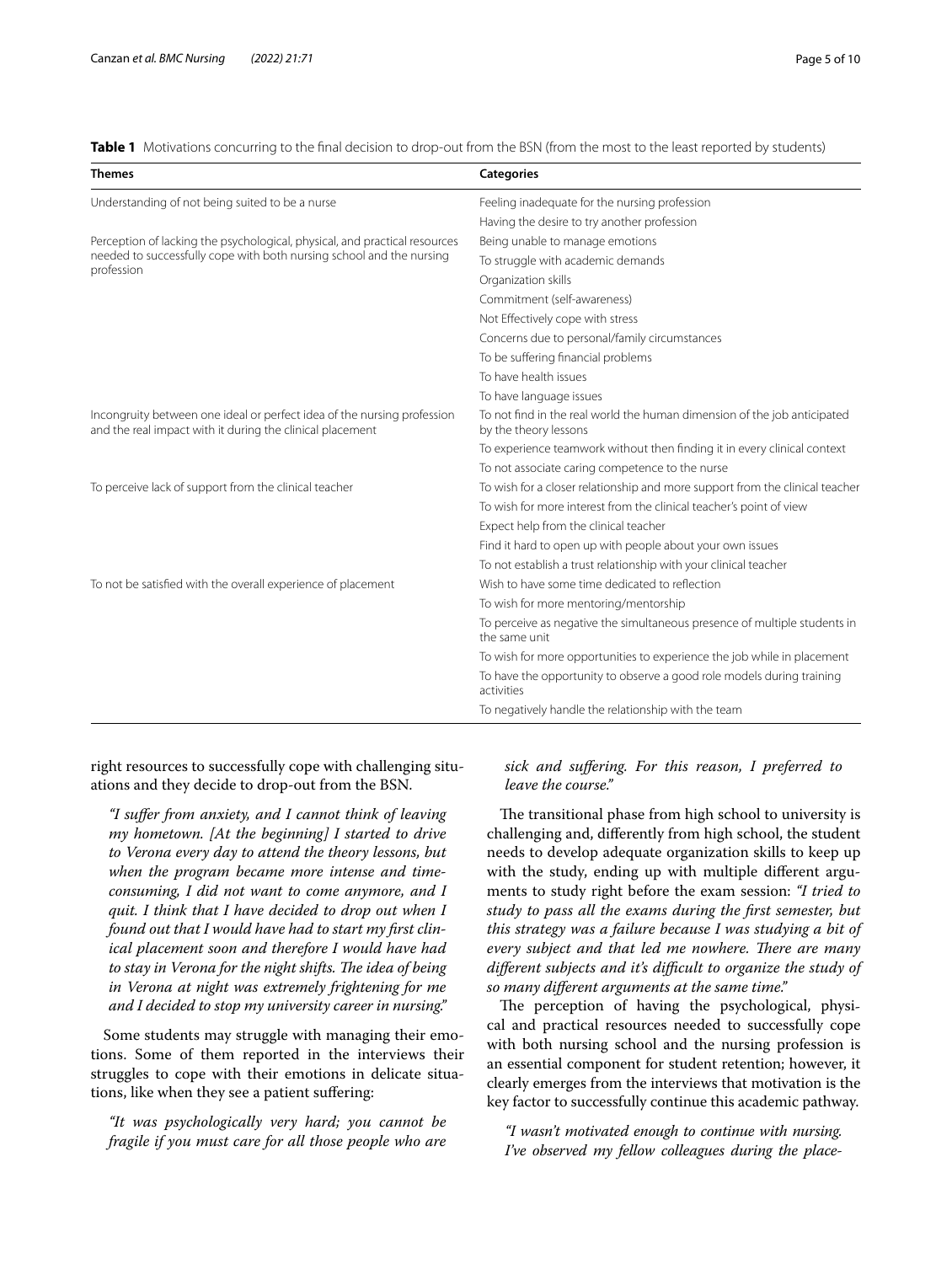*ment, and they were much more motivated than me. After the shift they would review the clinical cases explained while we were at the hospital, but I didn't have the motivation to do this and I thought that maybe I need to fnd something that gives me the same commitment that my colleagues have for nursing."*

# **Incongruity between the ideal of the nursing profession and the real impact with the profession during the clinical placement**

The "socialization to the profession" is not immediate, it is preceded by a time where students build up their idea about the job and they create their own expectations.

During their frst clinical placement students' expectations meet the job reality. This on one hand allows students to appreciate characteristics and capture details about their future profession that they could only imagine before training. However, this frst contact may reveal elements of dissonance between what the students were expecting and the reality of the nursing profession. Two students shared with us this feeling:

*"In class we had talked a lot about caring and the human side of this profession and I was wondering if in the real world I would have had possibility to dedicate part of my time as nurse to this. I tried to give my interpretation of the profession. I noticed that as a student I had more time to dedicate to my patients, I had more time to spend in their room also because I was assigned to the healthcare assistant, or when I was doing some activities, or while my nurse supervisor was administering the therapy, I had more time to talk with patients. I noticed that all the nurse supervisors I had were always*  in a hurry. They were all always busy administer*ing medications, running from a room to the other, I didn't expect something from them so mechanical and schematic, I was hoping for something more focused on human contact with patients."*

While some students reported the mismatch between the ideal of the nursing profession clashing with the impact of the reality of the profession given by the clinical placement, others had a mistaken idea of the nursing profession. Indeed, they didn't associate caring and nursing assistance to the role of the nurse. Moreover, they didn't consider that nurses have not only to entertain relations with patients but also to work in team with other professionals.

The students words suggested that the socialization to the nursing profession is not immediate and it is often infuenced by the students previous idea about the job.

#### **To perceive lack of support from the clinical teacher**

The student may encounter many challenges during his/ her learning process, and for this reason he/she would like to have a close relationship with his/her clinical teacher.

Some students perceived distance or indiference from their clinical teacher at the time when, in their opinion, they needed him/her the most and the lack of support translated in drop-out from the course:*"I said to the teacher that I couldn't come to the hospital unit for a couple of days because I didn't feel well, I didn't know if I wanted to continue with the BSN or not and she just kept answering me 'it's all right, it's all right'. I know for a fact that I need to be supported closely, I give a lot, but I also need to receive back from people, to feel that I can count on them. Maybe if I'd have had a teacher more invested in me, things might have been diferent."*

Other students didn't share the decision of leaving the BSN with their clinical teacher because they didn't feel they had a relationship of trust with them. In some cases, students declared that their discomfort wasn't related to their lack of relationship with the teacher, but it was more due to their own difficulty to admit that they were struggling:

*"It's not always easy to open up to people, tell them that you are having a hard time, you should spend time with them more often [to build the courage necessary to talk about these issues]."*

# **To not be satisfed with the overall experience of clinical placement**

Often the clinical placement is a challenging moment for the student. Expectations about the nursing profession can clash with a busy and understafed reality and the complex combination of lack of workforce and high workload may lead the student to feel like an additional burden for many clinical settings.

Students may be slower in the execution of clinical or caring procedures due to their lack of practice and their learning still in progress. Longer execution times may become a source of frustration for both nurse supervisors and students:

*"If I stayed in a room longer than my supervisor, she would reproach me because we had to go to make a bed in the other room. I needed more time to practice how to make the bed, but I was scolded because I wasn't ready to do something else soon enough for the nurse's schedule."*

The student may negatively experience the relationship with the team, both because he/she may feel that the nurses of the shift do not dedicate enough time to him/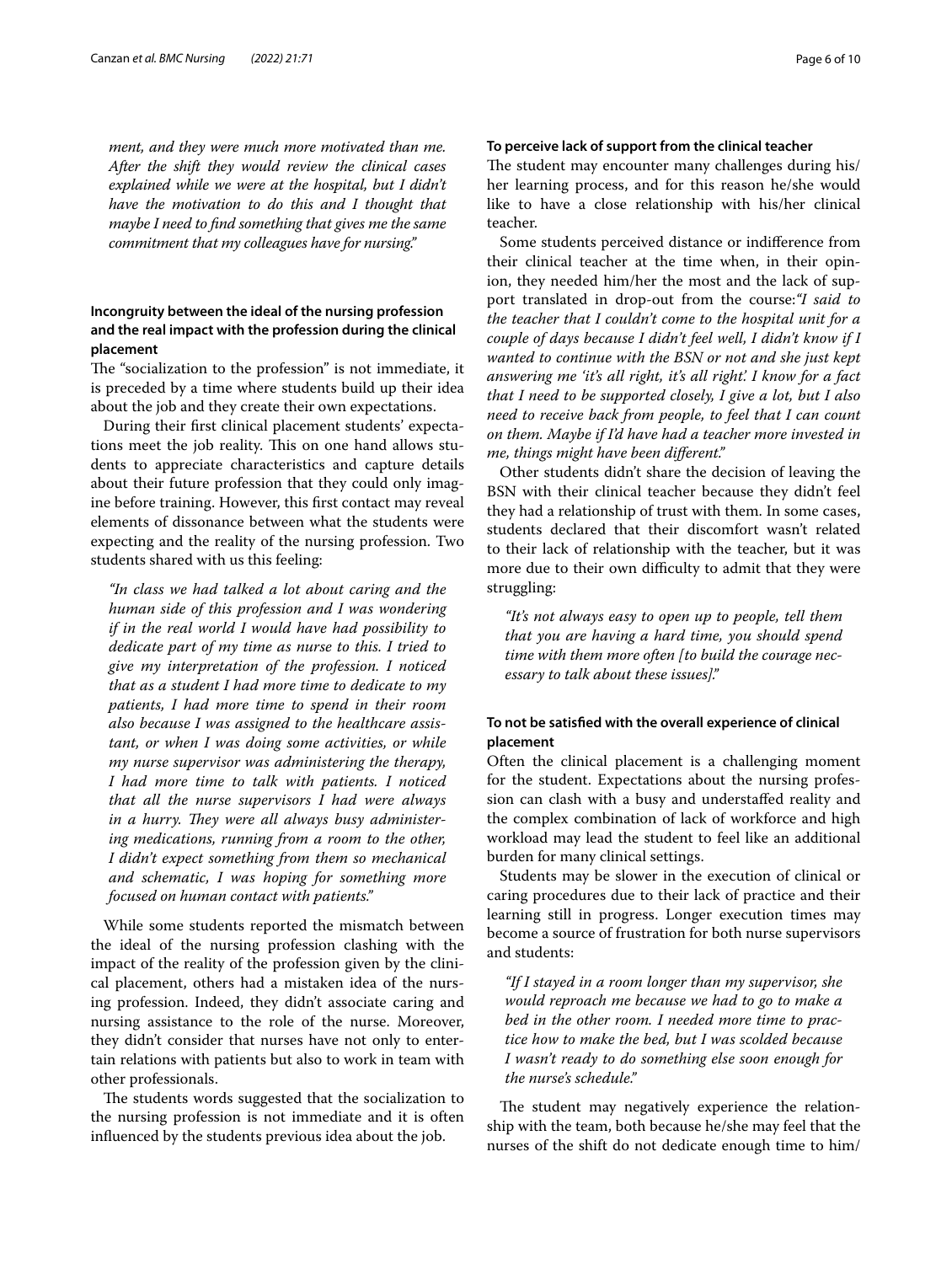her or because the nurses do not establish educational relationships with the student. The student would like to follow his/her nurse supervisor or clinical teacher during the shifts because they represent the role model for the profession that he/she would like to pursue in the future. For this reason, students fnd discomforting to be assigned to follow support staff like healthcare assistants:

*"My nurse supervisor had a part-time contract; therefore, I barely saw her during the placement. I was always with the healthcare assistant. I hated it because it didn't give me the opportunity to see all the aspects of the job I would have had to do in the future. I didn't pretend to not work at all with the support staf, but I would have liked more balance. I would have liked to understand practically what I was going to do as a nurse. If I wanted to be a healthcare assistant, I would have chosen that pathway and not a nursing degree."*

Students appreciate to experience relations with diferent professional fgures and to work in team, nevertheless they would like to spend more time with their nurse supervisor in order to fully understand the reality of the nurse profession. Furthermore, the simultaneous presence of large groups of students in the hospital unit is considered by some students an obstacle for the learning process:

*"Sometimes, it has happened that the nurse supervisor, after having seen many students in the unit for the same shift, started to assign tasks to every student at the beginning of the shift. His focus was to give to everyone something to do, but we were more interested to follow him and understand why he was doing something in a certain way, we wanted to learn the process and the motivations behind every move."*

#### **Discussion**

At a certain point of the life pathway, every person must decide the work career more suitable for him/her, and this is a key moment for the life of every individual. The students that, after high school, decide to further their studies with an academic degree, have the same kind of dilemma: the choice of the right faculty is a key component to start to build a bright future.

Although most of the students arrive to the decision of which bachelor to pursue after careful refections and considerations, some of them begin to doubt the validity of their decision early after the beginning of the academic year [[9,](#page-9-1) [23](#page-9-15)]. From our study it emerges that students begin to question their decision during the frst semester of theory, however the turning point for the decision of leaving the BSN is more often represented by the frst clinical placement. As a matter of fact, during the frst training experience nursing students may start to discover their professional identity, as reported by the present study. Bowden [\[24\]](#page-9-16) and Loberto [\[25](#page-9-17)] highlighted that students tend to drop out when they begin to experience real contact with clinical situations involving real patients and their sufering.

Moreover This study raised an important element to take into account considering students' drop- out, It appears that students may struggle when they experience the most intimate sphere of caring, assistance with personal hygiene as Dal Santo and colleagues found in their study on frst year nursing students experiencing their frst clinical placement [[26\]](#page-9-18)..

The perception of having the psychological, physical and practical resources needed to successfully cope with both nursing school and the nursing profession seems to result an essential component for student retention. This component is not limited to the element of resilience, already showed by Crombie [[9\]](#page-9-1) and Knight [[27\]](#page-9-19), on the contrary, it includes also life skills as the ability to manage emotions (like anxiety), self-awareness, organizational skills and the commitment to complete the program. These abilities enable students to deal with complex situations not only at the university or at work, but also in their personal life. On the other hand, the capability of keeping up with the academic demands and therefore pass the exams is a specifc skill essential for successful academic retention. Previous investigators [[24,](#page-9-16) [28](#page-9-20)] raised concerns related to the ability of nursing students to cope with exam stress. From the results of this study it appears that the issue is not really related to the ability to cope with excessive stress for the exams, but instead related to successfully deal with both the academic and the clinical workload, and some students seem to lack the organization skills needed.

Moreover, one of the reasons pushing students to drop out from the program,, is posed by the mismatch between the ideal of the nursing profession clashing with the clinical placement impact of the reality of the profession. Prymachuk [[29\]](#page-9-21) and Wells [\[30](#page-9-22)] talk about "disillusionment", indicating that students who left were more likely than students who remained enrolled to report a discrepancy between what they expected and the realities of nursing education. However, these authors didn't investigate deeper the roots of this disillusionment. From our research it appears that one of the causes behind this phenomenon may lay with the fact that students do not always fnd in their placement experience the human dimension of the job, as instead expected and anticipated by the theory lessons. From the theory lessons students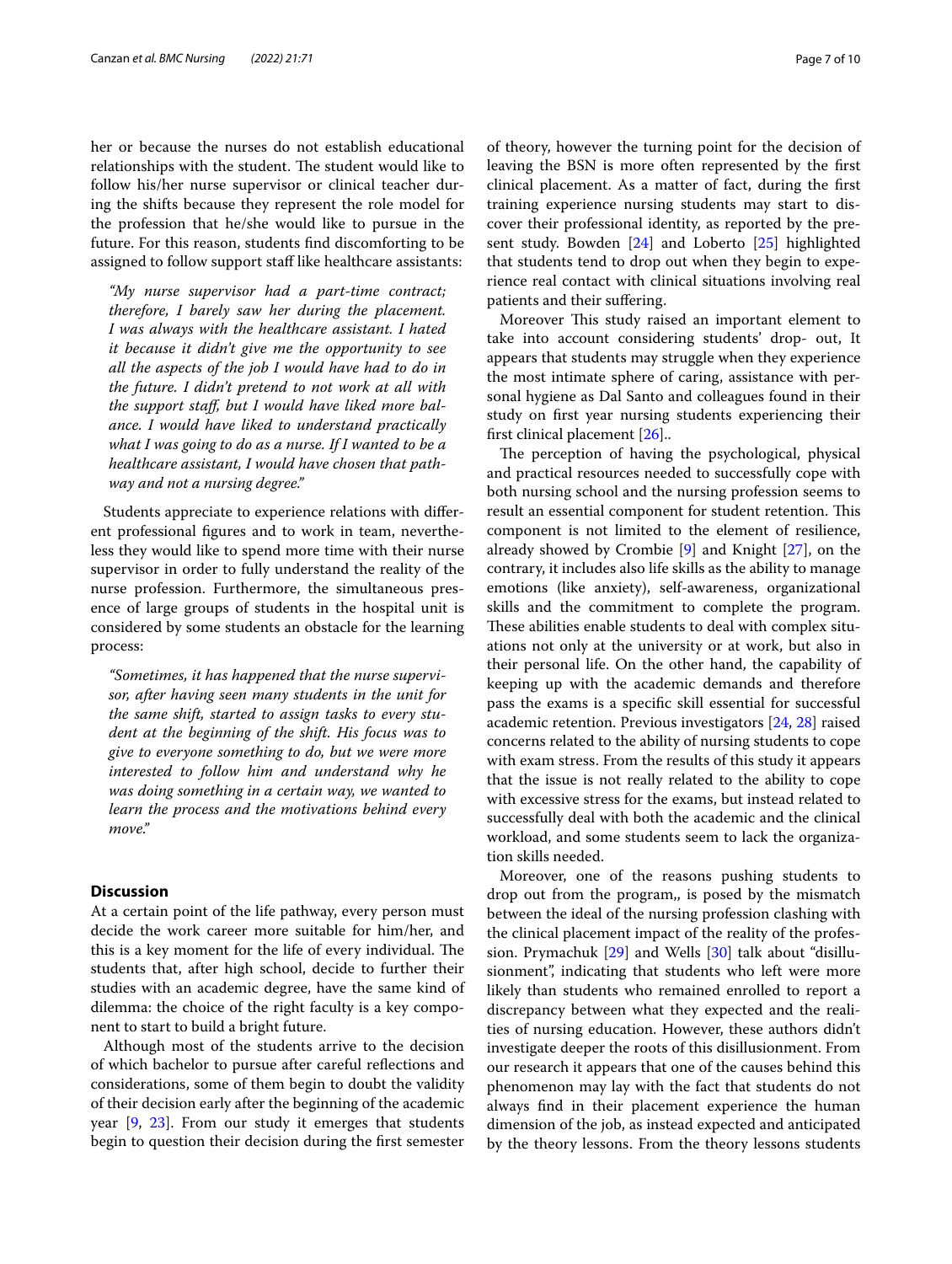learn about the importance of the relational aspect of caring and to look at the patient with a holistic approach. Despite this, they may encounter in practice another reality, where sometimes the hectic pace of activities force nurses to prioritize the clinical aspect of their job over the relational one.

Another of the reasons reported by the literature as cause for attrition was constituted by distress situations with the mentor. Issues of negativity and prejudice in mentors were cited as being frequent and commonplace, putting a heavy burden on the shoulders of students. It has been shown that experiences in clinical practice have the greatest infuence on students wanting to stay on the program [[14,](#page-9-6) [17](#page-9-9), [19,](#page-9-11) [27](#page-9-19), [29,](#page-9-21) [31](#page-9-23)]. In our study, the mentorship aspect revealed many diferent components. On one hand, some students perceived distance or indifference from their clinical teacher at the time when, in their opinion, they needed him/her the most and the lack of support translated in drop-out from the course. Moreover, the fast pace typical of hospital units has been showed as challenging for the students, due to the short time that nurses could dedicate to them and to the patients, and due to the nurses' high expectations regarding the student's practical skills, not in line with the student's level of ability at that time. On the other hand, students declared that they desired to shadow more their role models and to spend a minor amount of time with support fgures like nurse assistants.

Lastly, another issue specifcally highlighted by this cohort regards the difficulties of some first year nursing students that have to learn to toilet, shower, and dress patients as one of the frst and foremost activities during their frst year, even if they would instead prefer to have the opportunity to shadow their nurse supervisor and see every aspect of the job from the beginning [[26\]](#page-9-18). To address this issue, it may be useful to take a different approach, for example to lower about the number of hours that students spend with nurse assistants and to teach the actions of caring related to personal hygiene applied to complex clinical situations, such as critical care patients.

According to the results of this study it is possible to affirm that for some of the students, which became aware of not being suited to be a nurse, attrition is something unavoidable. The phenomenon of attrition bears a negative connotation related to the negative judgement of failure to complete the degree. On the contrary, our study shows a diferent perspective. Indeed, it is possible to notice how the interviewed students do not use negative words as "error" or "mistake", but rather expressions denoting understanding – "I understood", "I realised that I am not suited", "I do not feel it like something for me"-. These students feel some difficulties, they ask themselves what to do and even if they struggle with these doubts, they fnally decide, with peace of mind, to leave a program which they do not perceive as the right career pathway. It is important to accompany students during this process, and to not try to stop this decision, but to make sure they follow their aspirations and skills. Such approach is confrmed by the view of Urwin et al. [\[19](#page-9-11)] who propose that some attrition is inevitable and even desirable in order to maintain standards within the profession.

The present study has some limitations. Firstly, it described reasons of drop-out from the perspectives of students attending only one Italian Bachelor's Degree program in Nursing and deciding to leave only within the frst year of the course. Another limitation is that only the students who actually stopped but not the students who considered stopping but continued, were questioned.

Further exploration in other nursing academic settings is needed in order to give a deep understanding of the nursing student attrition. Additional research exploring the efectiveness of strategies to improve nursing students' intention to stay could provide valuable additional knowledge for nursing education.

#### **Conclusions and implications for practice**

It is relevant for educators having insight on the perspectives of nursing students involved in the phenomenon of attrition. This knowledge leads to develop some strategies that may prevent this phenomenon. .

Some useful initiatives should be considered in order to at least reduce the evitable component of nursing student attrition: the frst may be constituted by the creation of open days/weeks events targeting high school students, where students have the chance to attend nursing classes for a number of days and better understand what the main components of nursing undergraduate programs are. It is important to highlight that these approaches may disproportionately emphasise the advantages of the program and career, potentially setting unrealistic expectations. On the other hand, detailed information about programmes, being a nursing student, and the role of nurses in the health workforce would enable candidates to self-select against the programme requirements [\[32](#page-9-24)] and become a winning strategy to favour retention. Another idea to better prepare candidates has recently tried by the Scottish health department, which developed a repository of digital resources based on the theme of 'Extraordinary Every Day' to encourage potential nurses and midwives to refect on the values, attitudes and capabilities they may need to succeed in these professions in the twenty-frst century [\[7](#page-8-5)].

The second suggested intervention is targeted at those students lacking the psychological the psychological,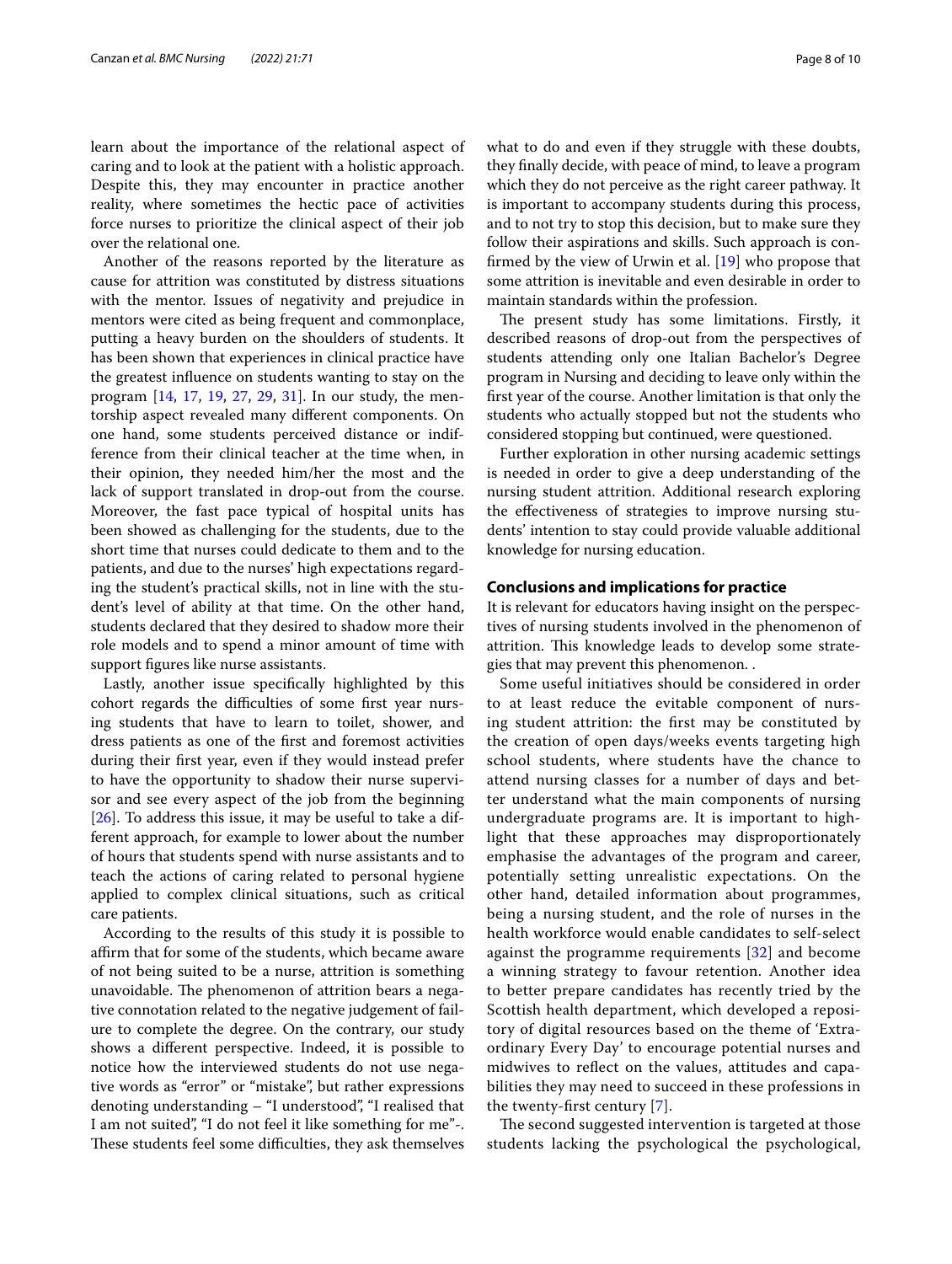physical or practical resources needed to successfully cope with both nursing school and the nursing profession. In this regard, there may be multiple strategies available to support struggling students. It is vital in this case to support the student, and a trained nurse educator may offer counselling, with the final aim to help the student to develop these professional skills and achieve his full potential. The teachers of the BSN could have a crucial role in identifying those students who seem to be struggling and support them using a tailored approach such as one-to-one discussions and debriefngs [[33,](#page-9-25) [34](#page-9-26)]. Peer mentoring is another very useful resource highlighted by the literature as efective support for nursing students. Peer leaders act as a liaison to multiple resources, opportunities, and appropriate personnel, as well as sharing learning strategies and provide the students with a safe space to share their experiences [[35](#page-9-27), [36](#page-9-28)].

Furthermore, the creation of summer schools for future frst year students might help those students with lower admission scores to prevent struggles further down the academic pathway. The aim of these initiatives is to prepare candidates who had been out of education for a while, or to provide intensive training to bring candidates up to the entrance standard [[7\]](#page-8-5).

Moreover, for those students who decide to leave as a result of difculties and issues related to their clinical placement. In this instance, tutorship may be at the heart of both the problem and the solution. The student should be put in condition to absorb and learn from each clinical placement, regardless of the setting, and the clinical teacher bears the responsibility of ensuring that the student is supported through this training process, for example making sure that the student is assigned to positive role models. Despite this, it is not recommended to try to sweeten and embellish the reality of the clinical settings, a future registered nurse should be trained to cope with working environments that sometimes may be challenging. Also in this case, supportive mentorships and the intervention of peer leaders may be the winning strategy to prevent avoidable dropouts. Efective mentorship may be limited due to time constraints and the high number of students compared to the limited number of tutors. However, mentors may ask the support of the ward nurses which had followed the student over the last (or previous) clinical placement and that had established a successful relation with the student.

#### **Abbrevations**

ECTS: European credit transfer and accumulation system; BSN: Bachelor of science in nursing.

#### **Acknowledgements**

The researchers gratefully thank all the participants for their time and willingness to participate.

#### **Authors' contributions**

FC, LS and EA designed the project. AC collected all the interviews and feld notes. FC, EA, AC, analyzed the qualitative data. FC, EA, AC, EM were responsible for manuscript preparation. All authors contributed towards reviewing the paper before submission. The authors read and approved the fnal manuscript.

#### **Funding**

None.

#### **Availability of data and materials**

The dataset used in the current study can be made available by the corresponding author upon reasonable request.

#### **Declarations**

#### **Ethics approval and consent to participate**

As the present study was part of a quality improvement project promoted by local institutional boards, the Ethics Committee of Verona (Comitato Etico per la Sperimentazione Clinica delle Province di Verona e Rovigo) did not deem it necessary to require ethical approval but only a supervision of the Institutional Review Board of the School of Nursing Students were contacted by e-mail in order to investigate their willingness to participate to the study. Participants were informed that participation was voluntary and that they would be free to not join the study, with no harm for their future university career. They were also informed that the data acquired would be treated in compliance with the current national and European privacy regulations. Consent to participate was obtained before the beginning of the interviews. No incentive for participating was given to the students. The research was implemented observing the recommendations of the Helsinki Declaration as well as relevant local regulations.

#### **Consent for publication**

The consent information explicitly explained the possibility of the results being published.

#### **Competing interests**

The authors declare that they have no competing interests.

#### **Author details**

<sup>1</sup> Department of Diagnostics and Public Health, University of Verona, Strada le Grazie 8, 37100 Verona, Italy. <sup>2</sup> Azienda Ospedaliera Universitaria Integrata Verona, Verona, Italy.

Received: 12 July 2021 Accepted: 15 March 2022 Published online: 29 March 2022

#### **References**

- <span id="page-8-0"></span>1. Aluttis C, Bishaw T, Frank MW. The workforce for health in a globalized context--global shortages and international migration. Glob Health Action. 2014;7:23611.
- <span id="page-8-1"></span>2. Harris RC, Rosenberg L, Grace O'Rourke ME. Addressing the challenges of nursing student attrition. J Nurs Educ. 2014;53(1):31–7.
- <span id="page-8-2"></span>3. Buchan J, O'May F, Dussault G. Nursing workforce policy and the economic crisis: a global overview. J Nurs Scholarship. 2013;45(3):298–307.
- <span id="page-8-3"></span>4. Hamshire C, Jack K, Forsyth R, Langan AM, Harris WE. The wicked problem of healthcare student attrition. Nurs Inq. 2019;26(3):e12294.
- <span id="page-8-4"></span>5. WHO. Global strategy on human resources for health: Workforce 2030. Geneva: World Health Organization; 2020.
- 6. Both-Nwabuwe JMC, Dijkstra MTM, Klink A, Beersma B. Maldistribution or scarcity of nurses? The devil is in the detail. J Nurs Manag. 2018;26(2):86–93.
- <span id="page-8-5"></span>7. Twigg D, McCullough K. Nurse retention: a review of strategies to create and enhance positive practice environments in clinical settings. Int J Nurs Stud. 2014;51(1):85–92.